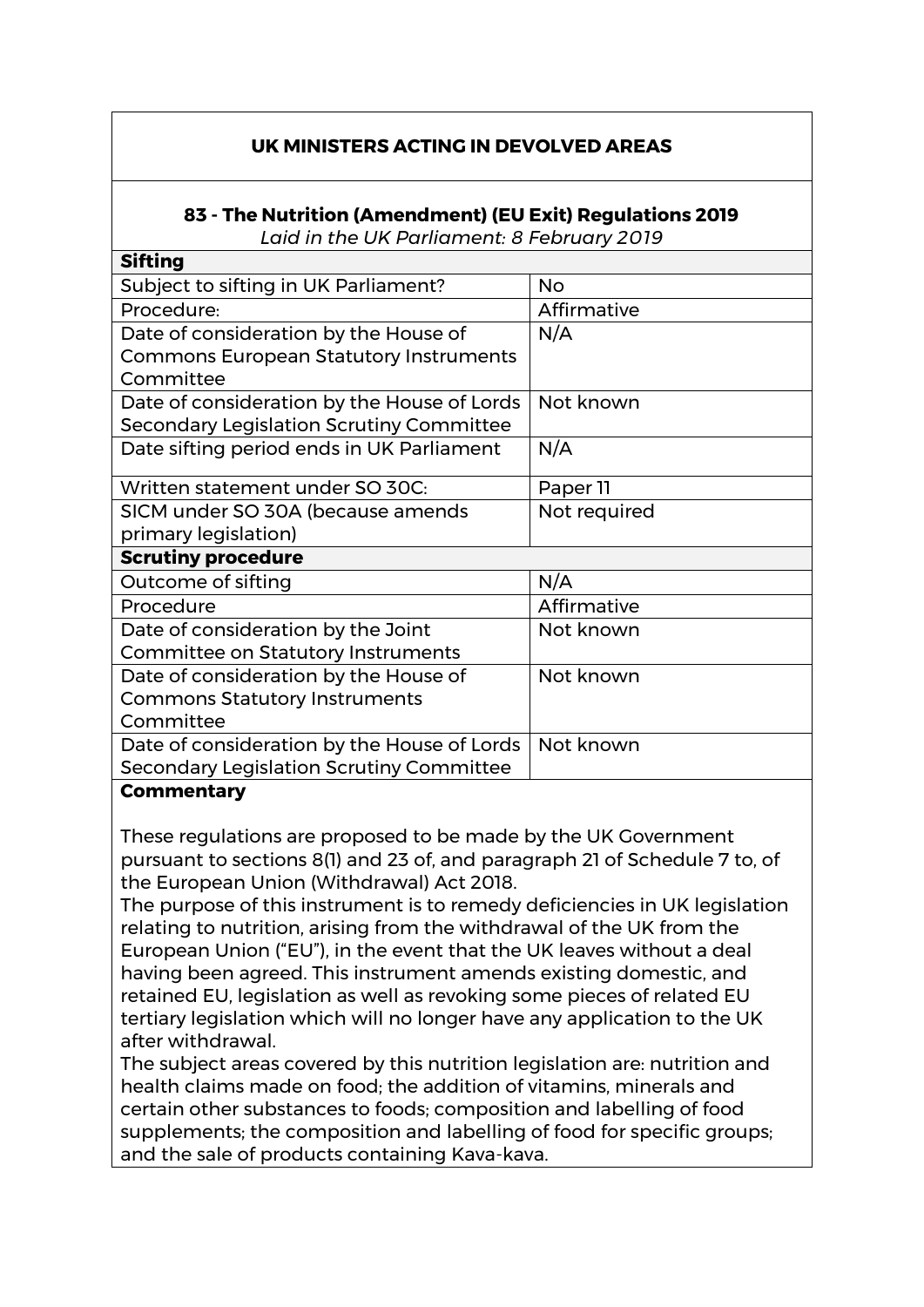Legal Advisers make the following comments in relation to the Welsh Government's statement dated 8 February 2019 regarding the effect of these regulations:

- 1. These regulations were originally laid on 16 January 2019 but subsequently withdrawn. A new version of the regulations were laid on 17 January 2019. This version was later withdrawn, and the regulations were laid for a third time on 30 January 2019.
- 2. The original Welsh Government written statement was laid on 18 January 2019 but seemed to refer to the original version of the regulations. The Committee considered the statement on 28 January 2019 and agreed to write to the Minister to seek clarification on certain issues, including whether the Welsh Government had provided consent to the re-laid regulations, the Welsh Government's role, if any, in the re-drafting of the regulations, any effect on the Assembly's legislative competence, and the 11 day consultation period.
- 3. The Welsh Government written statement was amended and reissued on 29 January 2019. As the re-issued statement merely amended the hyperlink to refer to the updated regulations, without providing any additional commentary, the Committee considered this unsatisfactory. This was made clear in the Committee's letter of 31 January 2019 to the Minister, which also raised the issues previously considered.
- 4. A response was received from the Minister for Finance and Trefnydd on 7 February 2019. The Welsh Government written statement was also re-issued on 8 February 2019.
- 5. The current written statement, like previous versions, states the following:

*"While these Regulations contain provision which enable the Welsh Ministers to exercise functions in relation to Wales without encumbrance, they also contain provision whereby the Welsh Ministers could provide consent to the Secretary of State to exercise functions in relation to Wales on their behalf. Functions transferred to the Secretary of State with consent would constitute functions of a Minister of the Crown for the purposes of Schedule 7B to the Government of Wales Act 2006. This therefore may be a relevant consideration in the context of the Assembly's competence to legislate in the future in the subject areas outlined in the summary to this report."*

6. Clarification was sought by the Committee on this point. In her response of 7 February 2019 to the Committee's letter of 31 January